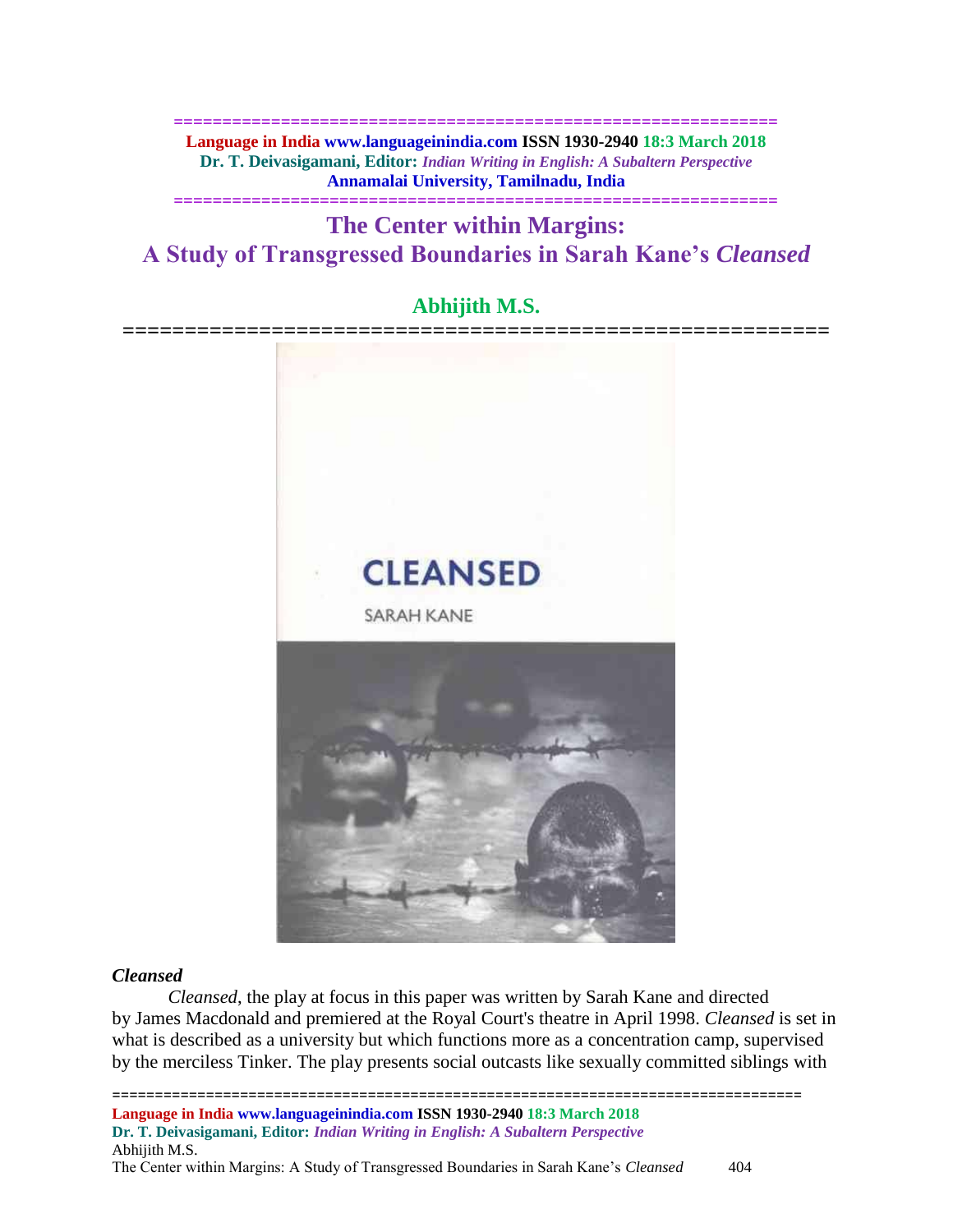the male partner being a drug addict, a troubled boy, a [gay](https://en.wikipedia.org/wiki/Gay) couple and a peepshow artist. The play *Cleansed* focuses on multiple areas in which didacticism operates. Some of the most pressing issues discussed in the play are education, sexuality, religion, social institutions, politics, materialism and language. Kane subtly integrates these fields and discusses how the individual is entwined or entrapped psychologically and physically with scant scope of liberation in sight. In fact, the characters of the play willingly reject the need for liberation. This paper aims at providing an understanding into how the process of didacticism works and the environment that is created to germinate the seed of willing submission.



**Sarah Kane 1971-1999**

# **First Scene**

The first scene of the play is set in the premises of a university. A university denotes a place of learning and maturation. After pulling the audience psychologically into this setting, the playwright abruptly throws them askew by showing that the characters in the scene are involved in the manufacture of drugs.

# **Tinker**

Tinker is the instructor or the person in-charge of the university premises. It also presupposes the fact that Tinker has been assigned the duty of institutionalizing the in-mates of the university, probably the students or the recruits. The medium used to achieve this act is drugs which can affect the person physically and psychologically. Most often, the addicts develop a sort of subordination towards the dealer to obtain regular doses of the particular drug. In this case, Graham is loyal to Tinker. Also, Tinker admits that he does not use the drug himself but only supplies to the inmates. This leads the reader to question as to why he is exempted from the use of the drug. It is evident that he is only a dealer which signifies that he is employed under a higher authority.

Probably, Tinker has excelled in his job of disciplining the inmates according to the dictates of the authority due to which he is uplifted to the position of a dealer. Thus, the university becomes a place where particular ideologies are propagated. Graham by asking an increase in the dose of the drug shows that he is enslaved to the ideology without understanding or perhaps, ignoring the consequences of the implication. This drugging can be compared to the fashioning of an individual by the society using institutions of religion, family, education etc. the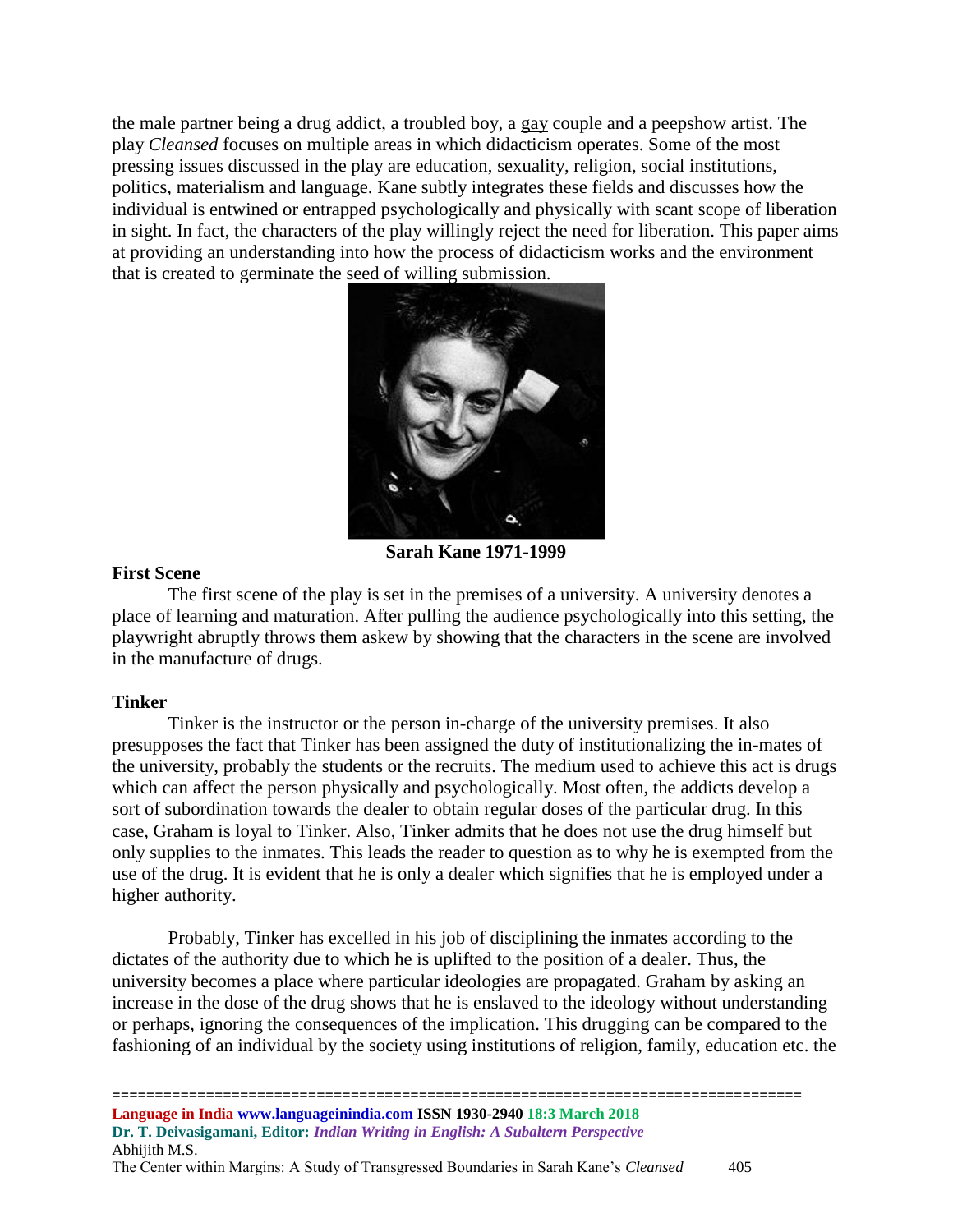process of fashioning removes the inborn energy from a person and replaces it by an expected and accepted social behavior.

Moreover, there is considerable empirical evidence that there may well have been less autonomy in self-fashioning in the sixteenth century than before, that family, state, and religious institutions impose a more rigid and far-reaching discipline upon their middle-class and aristocratic subjects. Autonomy is an issue but not the sole or even the central issue: the power to impose a shape upon oneself is an aspect of the more general power to control identity-that of others at least as often as one's own. (Greenblat 1)

### **Customer/Student**

Another interesting detail that strikes the readers is the relationship that the dealer shares with the customer/student. Tinker lives within the premises of the university; however, he does not share any cordial relationship with any of the inmates. Graham asks Tinker the nature of their relationship and if they are friends. Tinker admits that they are not friends and that he is a dealer and not a doctor. Since they are not friends, it is evident that Tinker need not work for the benefit of Graham. Yet, Graham complies with Tinker. Moreover, despite confessing that he is not responsible for the consequences of the increase in the dose, Graham accepts the drug. The drug is injected near his eyes thereby signifying a distorted vision with an overdose of the ideology.

#### **The Second Scene**

The second scene of the play looks at another set of inmates who share a homosexual relationship. It is seen that Carl and Rod "sit on the college green just inside the perimeter fence of the university" (3). They are shunned to the margins of the university premises nevertheless they are within the boundaries. Their position can be related to physical elimination in totalitarian societies as stated by Giorgio Agamben:

> [Modern totalitarianism can be defined as the establishment, by means of the state](http://www.azquotes.com/quote/859924)  [of exception, of a legal civil war that allows for the physical elimination not only](http://www.azquotes.com/quote/859924)  [of political adversaries but of entire categories of citizens who for some reason](http://www.azquotes.com/quote/859924)  [cannot be integrated into the political system.](http://www.azquotes.com/quote/859924) (2)

#### **Scene Three**

Scene three of the play introduces Grace, the sister of Graham who had been killed in the first scene. As the scene progresses, it is seen that Grace shares an incestuous relationship with Graham. On reaching the university, she meets Tinker who lies to her that he had not been present when Graham died and that Graham's body had been incinerated. Graham had been dead and none of his family members other than his girlfriend-sister had come in search of him. This also points to the negligence of families to understand how their children become indoctrinated. Therefore, the family inadvertently caters to the needs of the hierarchy that demands loyal submission.

On questioning Tinker, Grace realizes that Graham's clothes had been given to a teenager inmate of the university by the name Robin. Overwhelmed with grief, Grace asks Robin to undress and hand over Graham's clothes to her. She instantly wears Graham's clothing and weeps profusely while Robin is left naked. Kane subverts the notion of gaze in this scene by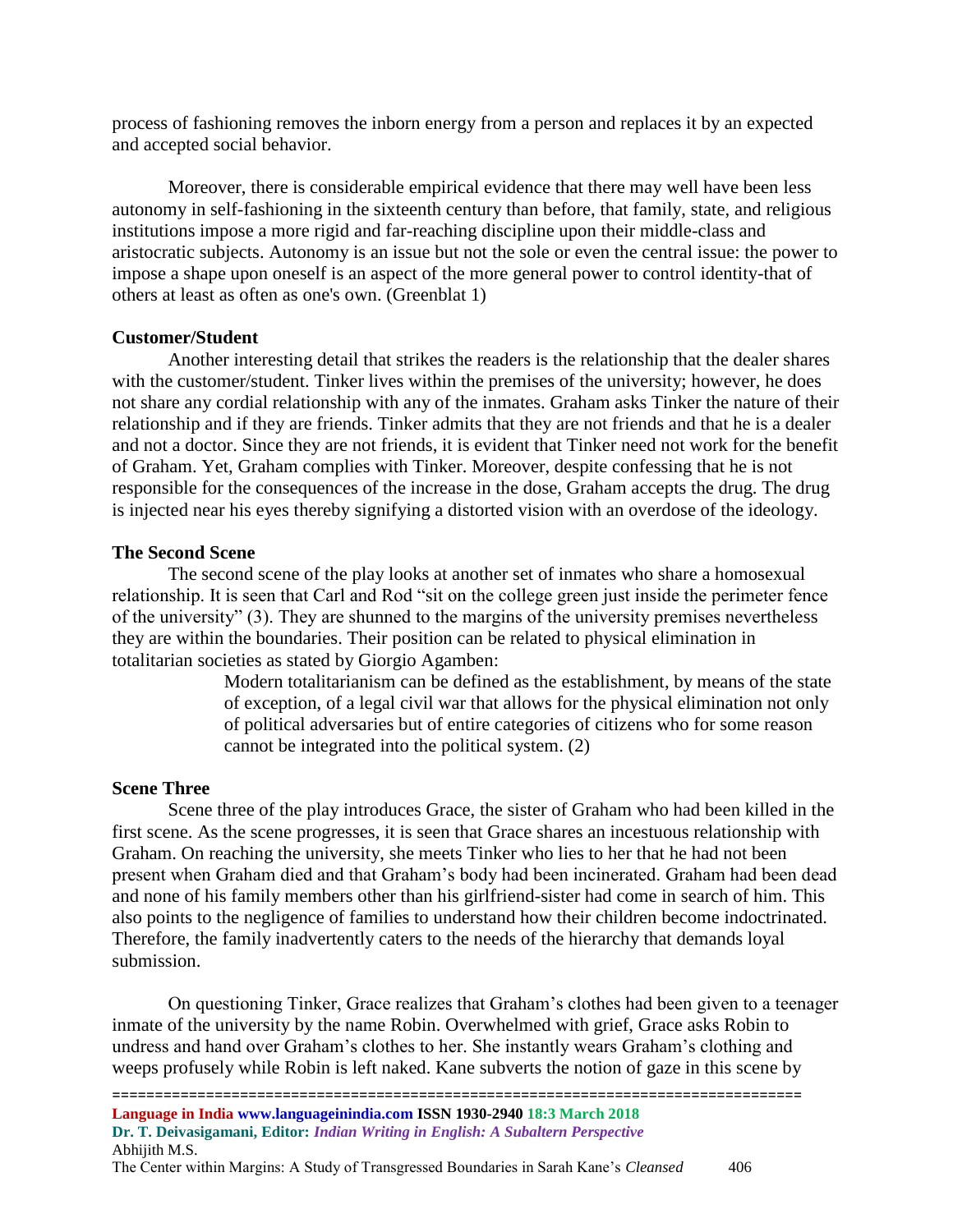juxtaposing a naked male body with a female body. She subverts the existing power relations in "gaze"- a tool used by men as opined by feminists like Laura Mulvey:

> [In a world ordered by sexual imbalance, pleasure in looking has been split](http://www.azquotes.com/quote/695834)  [between active/male and passive/female. The determining male gaze projects its](http://www.azquotes.com/quote/695834)  [fantasy onto the female figure which is styled accordingly. In their traditional](http://www.azquotes.com/quote/695834)  [exhibitionist role women are simultaneously looked at and displayed, with their](http://www.azquotes.com/quote/695834)  [appearance coded for strong visual and erotic impact so that they can be said to](http://www.azquotes.com/quote/695834)  [connote to-be-looked-at-ness.](http://www.azquotes.com/quote/695834) (19)

## **Notions of Sexuality**

Notions of sexuality dictate the individual to derive pleasure from a naked female body whereas the naked male body cannot become a source of pleasure. Due to this reason, a naked female body on stage is blasphemous while the naked Robin would only invite a trivial discomfort. This shows how sexuality and the propriety associated with it is didactic in nature. It is also seen that during the moment of extreme grief, when Grace is mourning the death of her beloved, Tinker handcuffs Grace and injects the drug into her. History has often shown that the proliferation of a particular ideology and its immediate acceptance is mostly during the peak moments of discomfort and loss. Dictators have always excelled by manipulating the masses during such moments of betrayal, loss, failure and even poverty. As soon as the drug is injected, Grace takes a voluntary decision to stay in the university.

### **Scenes Four and Five**

Scenes four and five are the most crucial chapters of the play as it discusses didacticism through religion and language. Tinker who had observed the relationship between Carl and Rod arrests Carl and tortures him for his misbehavior. Despite being furious with Carl, Tinker tells the henchmen, "Don't kill him./Save him" (10). This statement made by Tinker has got religious undertones. Tinker in the beginning of the play says that he is only a dealer and not a doctor. But, the mannerism of Tinker shows that he is a 'doctor of the society' officiating a cleansing of the so called 'ill elements' of the society. As a healer he is destined to save the people. By injecting the didactic notions in the inmates, he is saving them; thereby becoming a savior.

Subsequently, while torturing Carl, Tinker asks him "What's your boyfriend's name?" (11). Carl's answer is, "Jesus". This reply made by Carl is highly ambiguous. It could mean that he is made to believe in Jesus forcibly or it is probable that he had just called out to Jesus in great pain. There is also a possibility that he considers Rod, his lover as his 'Jesus and Saviour'. As Derrida says in another of his coinages, the meaning of any spoken or written utterance, by the action of opposing internal linguistic forces, is ineluctably disseminated…There is thus no ground, in the incessant play of difference that constitutes any language, for attributing a decidable meaning, or even a finite set of determinately multiple meanings (which he calls "polysemism"), to any utterance that we speak or write.(Abrams55)

Further, Tinker says, "Close your eyes. Imagine it's him". For which Carl replies, "Please God no I" (11). This sentence is syntactically incorrect, but the playwright has deliberately used this language to propel the readers into the confused state of mind in which Carl is in. "Please God no I" could mean 1) If I please (give satisfaction) God, I do not exist 2) I have not pleased God 3) Please(request) God, don't do this to me 4) Please(request) God, annihilate me. This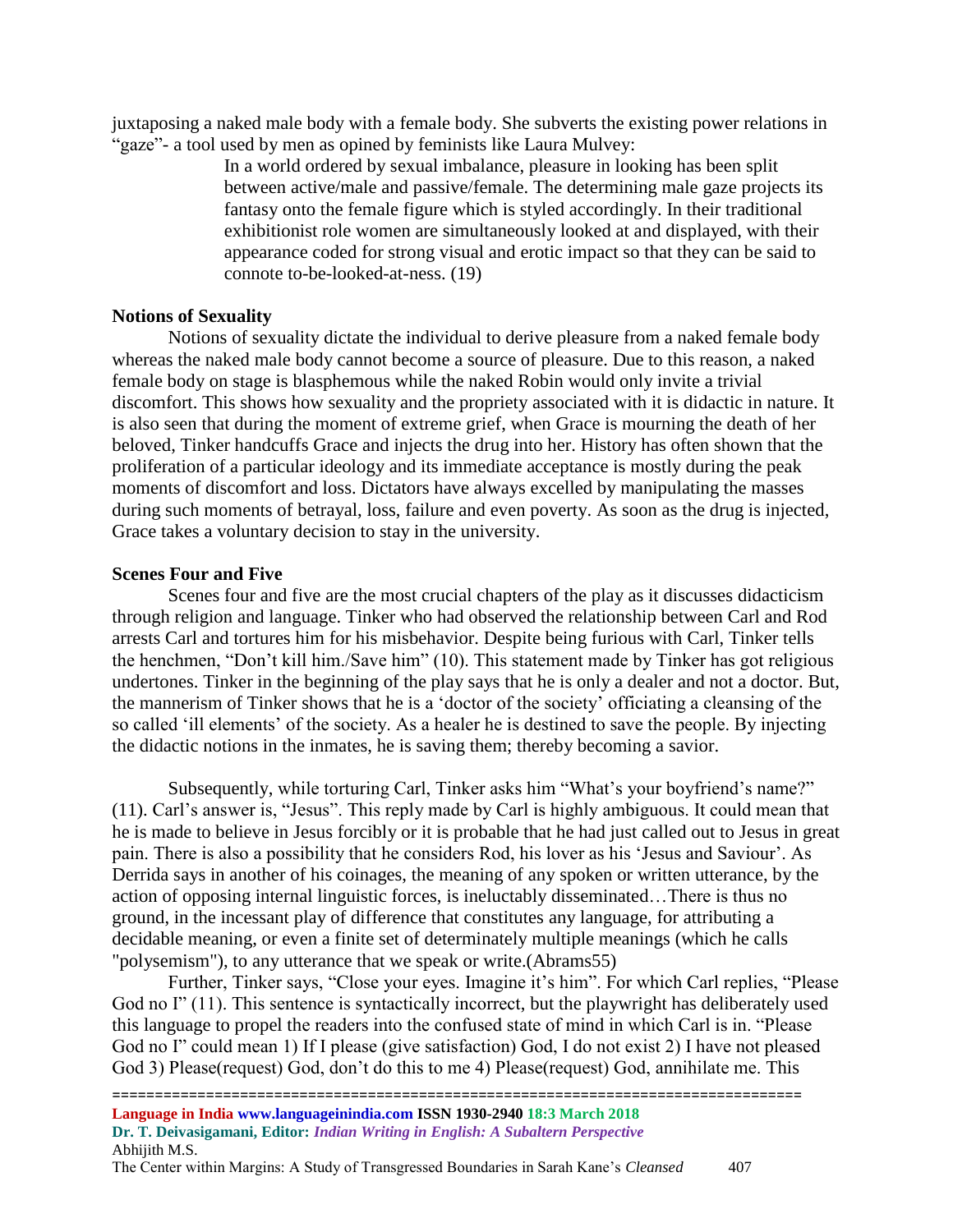ambiguity is extended when Carl says, "ROD NOT ME" (11). Kane, through this game of words is showing how language can become futile when one desperately needs a 'single' and 'universal' meaning. Kane also suggests the arbitrariness of language which is also shown in the seventh scene where Grace teaches Robin to read and write. Robin is confounded when he realizes that the alphabets do not resemble the sounds. Kane thus reveals how ideology is dependent on a medium which is highly unstable, plural and arbitrary.

## **Ambiguity in Language**

The ambiguity in language slips into the ambiguity of the plot when the dead Graham converses with Grace. In the next scene Grace is being taught how to talk and walk like Graham. She learns quickly to survive in the university environment. The playwright, by introducing a scene that is highly surreal is also hinting at the resurrection of Christ. Surrealism in art is scantly tolerated while surrealism in reality is revered. This reveals how religion is didactic and how it has successfully manipulated and enslaved generations.

Tinker enters a peep-show booth where he slips in tokens to become a voyeur. While looking at the dancing woman, he masturbates. Tinker tells the woman that she is in the wrong place for which she replies that she likes the place. He tells her that she is doing something wrong in being in this environment. The woman is completely aware of the mistake she is committing. This seems to have shaken Tinker because he instantly asks the woman if he could be her friend. He also tells the woman that he is a doctor and he will "be anything you need" (16). This throws light upon three important issues discussed earlier: the ability of the savior to transform according to the needs of the 'hopeless', the mental and physical doctor/healer who injects ideology into the trapped individual and gives punishment for committing a mistake and the hidden humanistic passions of Tinker who drops coins in a peep-show booth. It should also be noted that Tinker is seeing to his sexual pleasure while befriending the woman. This shows how relationships are built on personal gain which is unethical. This scene concludes with Tinker addressing the woman as 'Grace'. The audience is unsure if the woman is Graham's sister or if Tinker is just calling the woman as 'Grace', probably hinting at how he generalizes all women as objects of voyeuristic pleasure.

## **Scene Seven**

In the seventh scene of the play, Kane explores another set of illegitimate relationship between a man and a woman. The conversation takes place between Grace and Robin who has fallen for the charm of Grace. Graham is also seen as observing the couple. Robin proposes to Grace and asks her personal questions regarding her previous romantic relationships. Grace says, "He bought me a box of chocolates then tried to strangle me" (18). It is evident that graham had left Grace to join the university. In the first scene of the play, when Graham talks to Tinker, he also mentions about his sister but Tinker forbids him to speak. So, the separation between Grace and Graham would not have been mutual. This hints at the feasibility of incestuous relationship in the society. While talking to Robin, Grace calls him 'Paul'. Nevertheless, she tells Robin that she did not share any ideal emotion with her boyfriend yet had often made love to him. Kane is showing how the love making can become an activity for satisfying bodily needs. Grace is evidently speaking against the norms of the society that demands sexual relationship only after the legalized marriage between a man and a woman. Her reference to Paul may also hint that she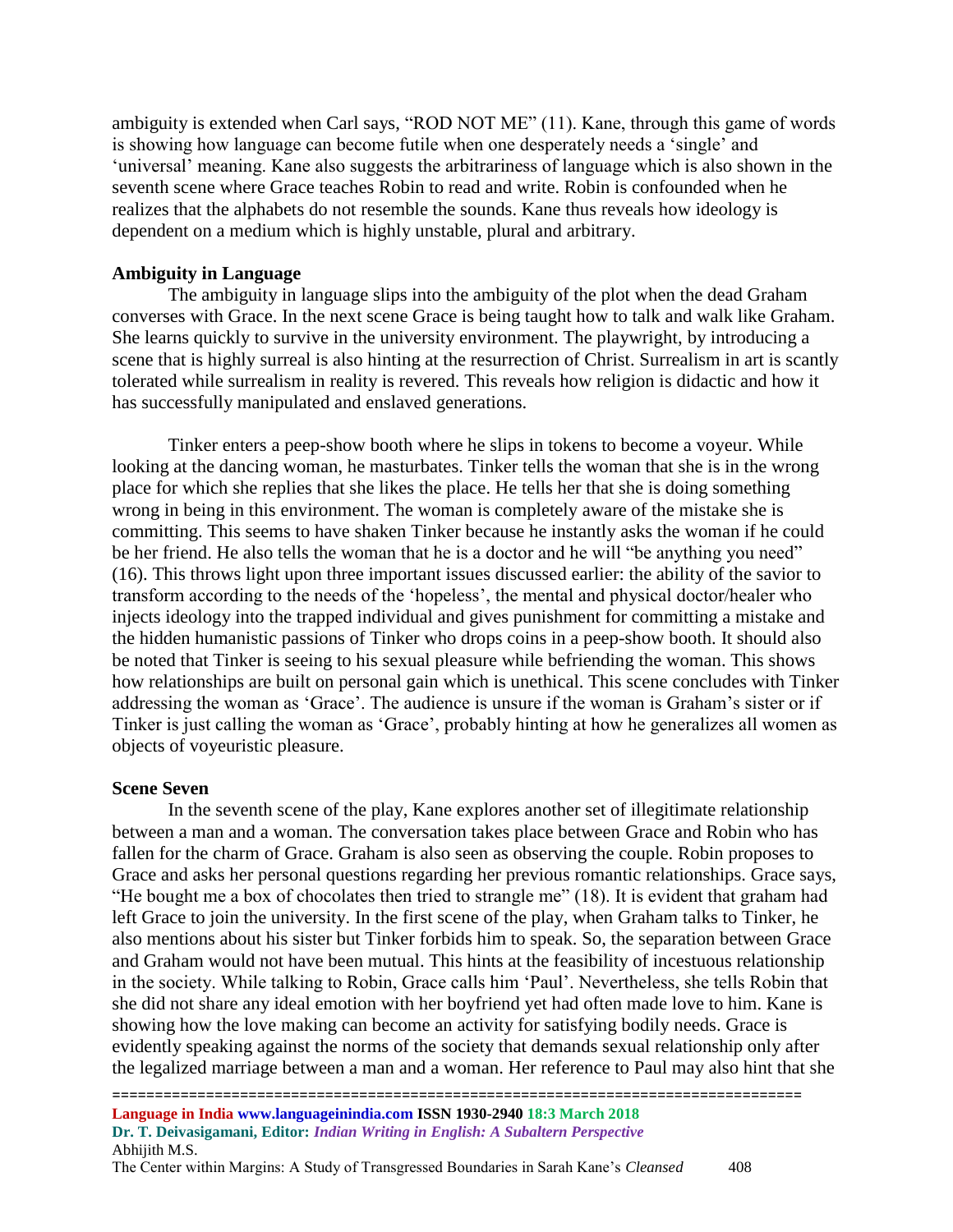would have had another sexual partner apart from Graham. The consequence of such relationships is seen in the succeeding scenes where Grace is beaten up and raped by henchmen upon the instruction of Tinker. Also, Carl and Robin are further tortured cruelly for not learning and complying with the dictatorial system. Despite being amputated, Carl still shows his love for Rod and asks his forgiveness.

## **Scene Eight**

In scene eight, the audience is presented with a dumb Carl who is trying to apologize to Rod. When Carl writes on the mud, begging Rod for forgiveness, Tinker is watching from a distance. Tinker waits till Carl has finished writing and then cuts off both his hands. Tinker waited till Carl has finished making a 'mistake' or a sin and then punished him. Tinker acts like an almighty god, who watches over the people and gives them free will to act and punish them once they have sinned. Towards the end of the scene, Rod reads Carl's apology, wears the ring removed from the amputated arm and says "I won't lie to you Carl" (23). Rod is not ready to sugarcoat his words or console Carl. He has accepted the existential crisis that Camus's Caligula felt, "Men die, and they are not happy" (13)

### **Scene Nine**

Scene Nine shows that Tinker has obviously started feeling emotions besides sexual desires for the anonymous lady in the booth. This shows that no matter how much Tinker tries to separate himself from the normal desires of life, he feels natural temptations. The dealer, the priest who had dedicated himself to a life in the asylum to correct those who are abnormal according to social standards has fallen in love with an outcast. Scene ten is an allusion from the Biblical story of the stoning of Mary of Magdalene. Grace is being beaten up by unseen and unnamed entities. In the script, it is given that "Grace is being hit by an unseen group of men whose voices we hear" (24). The voices represent the society, for whom the incestuous Grace is a sinner who deserves punishment. We see Grace calling out to Graham as if he is her saviour

GRACE. Graham Jesus save me Christ

VOICES. He can never (crack) never(crack)…Save you (crack). (25)

#### **Language Devices**

The deliberate omission of punctuation marks makes the dialogues ambiguous and multiple meanings become valid. Graces cry of pain could also mean that Graham is called out to as if he is Jesus. Graham tells Grace to shut herself off, and to be prepared for what is coming. As the scene follows, Grace is brutally raped to which she does not react but instead shuts herself off and avoids acknowledging what is happening to her. Graham teaches her how to be prepared to receive death "If you know it's coming you're prepared" (26). However, Tinker appears at the end of the scene and tells the wounded Grace," I'm here to save you" (27). This shows that the individual is forbidden to choose death, further creating a parallel with religions like Christianity were suicide is a sin.

#### **Scene Eleven**

In scene eleven, Robin visits the Black Room and uses his one and only coin to watch the lady in the booth dance. But unlike tinker who masturbates, Robin sit's and cries and we can assume that he is impotent. Robin had already expressed his love for Grace, but he knows that he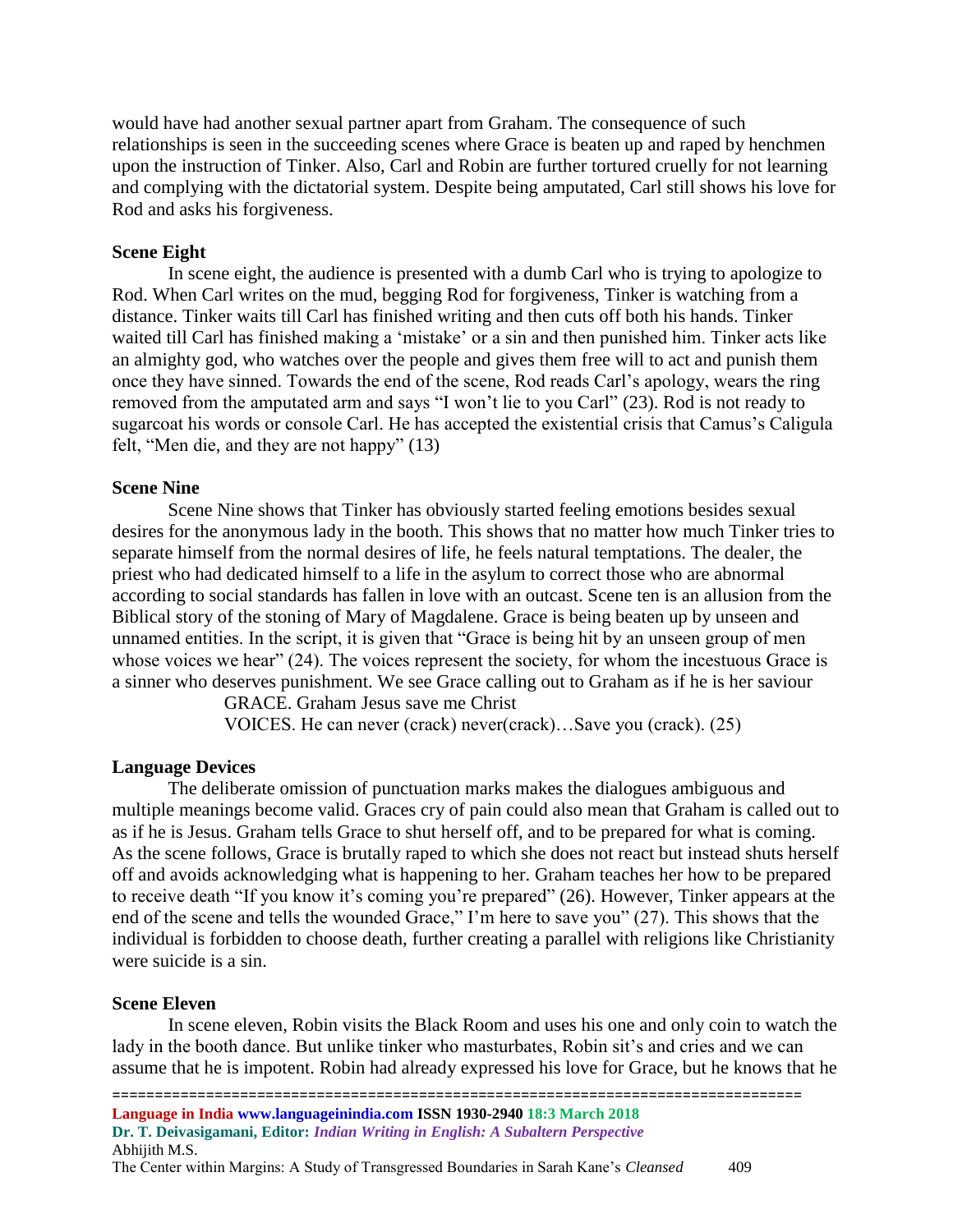cannot please her sexually. This desperation must have led him to try himself in front of the dancer. As an impotent person, Robin represents another section of the social outcasts. The following scene shows Tinker offering Grace a chance into a new life. But as the scene progresses, both the audience and Tinker realize that Grace is only interested in being with Graham or as he is dead, be Graham herself. Tinker gives her an electric shock and the script says that "bits of her brain are burnt out" (29). Considering what happens towards the end of the play, we can assume that the part burnt out is her feminine side which includes her love for Graham and care for Robin. She will no longer be Grace but a body in transition which has lost all its feminine qualities and yet to acquire male qualities. In scene thirteen, Rod is found promising to Carl that if it was him that was caught, he would never have said Carl's name. Rod makes a statement that characterize what society is doing to outcasts. "Can take away your life but not give you death instead" (30). This is what is happening to social outcasts; they are deprived of their right to live their own life and are forced to follow the norms of the society. The violence of didacticism has forced them to a situation where their identity is lost and they live as zombies, neither alive nor dead. The scene ends with Carl's legs being cut off as a punishment for the love dance that he performs for Rod.

## **Scene Fourteen**

Scene fourteen presets a final attempt from Tinker to hold himself together as he was. He tries to face the dancer as if she is just a prostitute to him. The scene ends with his confession that "I've always known" (32). In the coming scenes, Robin is fed the chocolates that he had saved for Grace by Tinker. Tinker knows that Grace has changed and that she will not care for Robin or his presents. When Robin cries and urinates out of fear, his books are torn to soak the floor. Grace, who comes in watching the torn papers ablaze, does not react to Robin, instead warms herself in the fire.

Rod makes another statement for Kane that "There is only now" (36). If there is neither a glorious origin nor a promised heaven, then there is no meaning in didacticism. If life has only a meaning in the present, then all that needs to be done is to live it. Rod decides to open himself up in front of Carl and accept his love whole heartedly. And they reject all norms and make love then and there. When Tinker pulls them away and asks which one of them is to be punished, Rod accepts death at the hands of Tinker. Thus after Graham, Rod becomes the character who finally gets what he wishes. In the very next scene, Robin follows through suicide. Tinker has given up his control over the inhabitants and their desires are approved. Rod gets to die. Robin, whose earlier attempts to suicide had been interfered with, resulting in his stay in the asylum, has finally killed himself. And in chapter eighteen, both Grace and Carl gets their sex changed through surgery. Carl, the homosexual wanted to be the wife of Rod and his penis has been surgically removed. That penis has been stitched on to Grace, whose breasts are also removed, making her Graham as she had wished. In the following chapter, Tinker gives in to his feelings for the dancing girl, and the man in charge of the asylum for correcting social outcasts makes love to a stripper.

## **Final Scene**

In the final scene of the play, Kane uses Grace/Graham to state how important feelings are for a person. Both Grace and Carl raises their hands to the sky and the play ends with whole